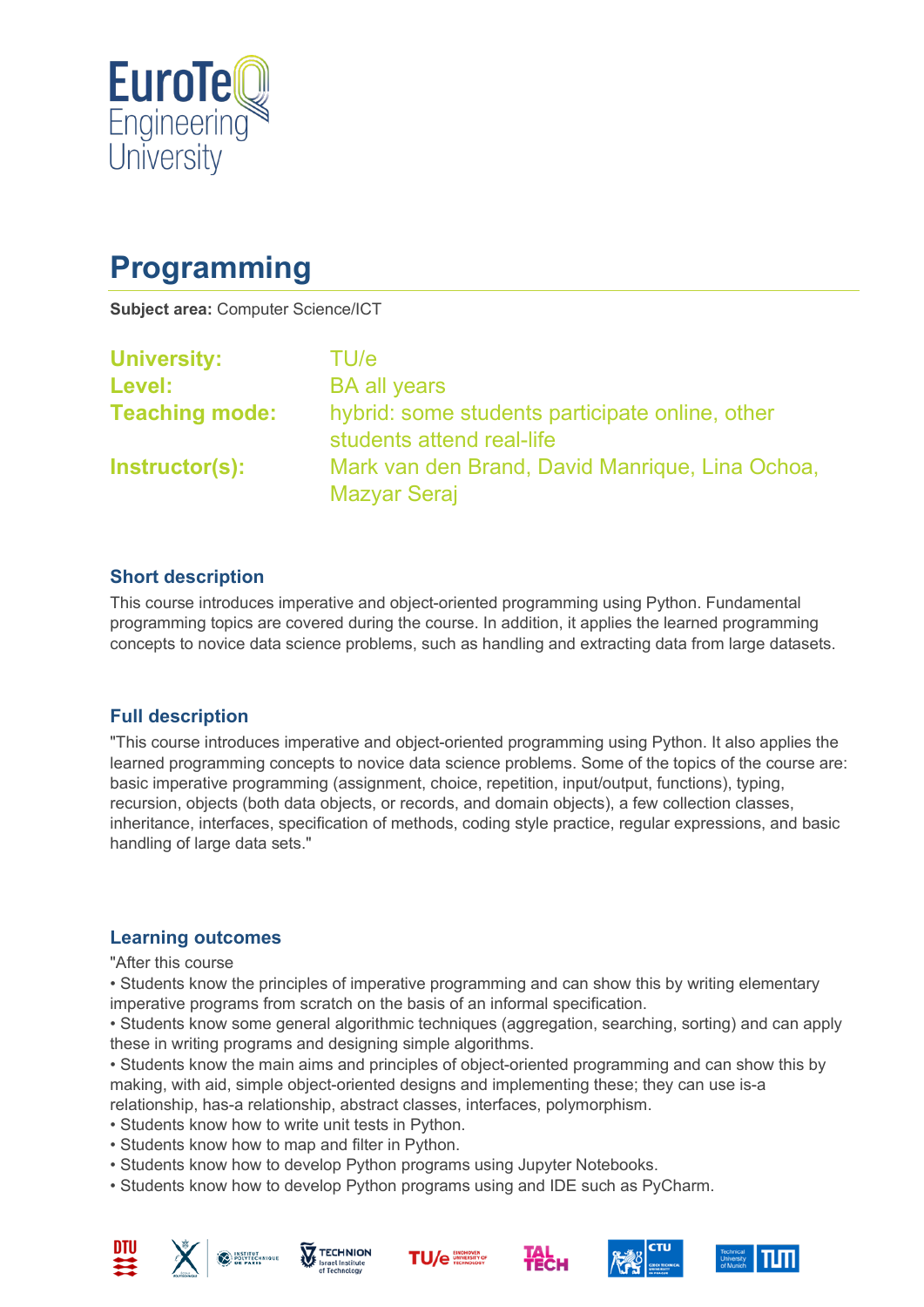

• Students know some principles of code quality and can apply these to their own program. They are able to write programs that adhere to a common style quality standard.

• Students are introduced to the software engineering aims of maintainability, flexibility, and reusability. They understand how object-oriented constructs can contribute to these aims and can apply these principles in a limited fashion on their own code.

• Students know how to read a large data set and clean it in Python for analysis purposes.

• Students apply their knowledge of graphics, algorithms, algorithmic complexity, and code quality by writing programs that perform some analysis and visualization techniques on large data sets."

#### **General information**

| <b>Contact hours per week:</b> | 8 hours: 4 hours of lectures and 4 hours of instructions                            |  |  |
|--------------------------------|-------------------------------------------------------------------------------------|--|--|
| <b>Total workload:</b>         | 140 (in student hours for the whole course)                                         |  |  |
| <b>ECTS credits:</b>           | 5                                                                                   |  |  |
| Language:                      | English                                                                             |  |  |
| <b>Course start date:</b>      | 05 September 2022                                                                   |  |  |
| <b>Course end date:</b>        | 29 October 2022                                                                     |  |  |
| Add. info about start date:    |                                                                                     |  |  |
| Weekly teaching day/time:      | Monday (8:45 – 12:30); Thursday (13:30 – 17:15)                                     |  |  |
| Time zone:                     | CET (Denmark, Germany, France, Netherlands, Switzerland, Czech<br>Republic)         |  |  |
| <b>Further information:</b>    |                                                                                     |  |  |
| <b>Prerequisites:</b>          | None, it is a first year Bachelor's course                                          |  |  |
| <b>Activities and methods:</b> | Lectures, Self-study, Exercises, Tutorial sessions,<br>Instructions,<br>Assignments |  |  |
| Presence on campus:            |                                                                                     |  |  |

#### **Final examination**

| Form:                        | written         |
|------------------------------|-----------------|
| Date:                        | 31 October 2022 |
| Location/format:             | online          |
| <b>Re-sit possibility:</b>   | yes             |
| <b>Transcript available:</b> | end of semester |